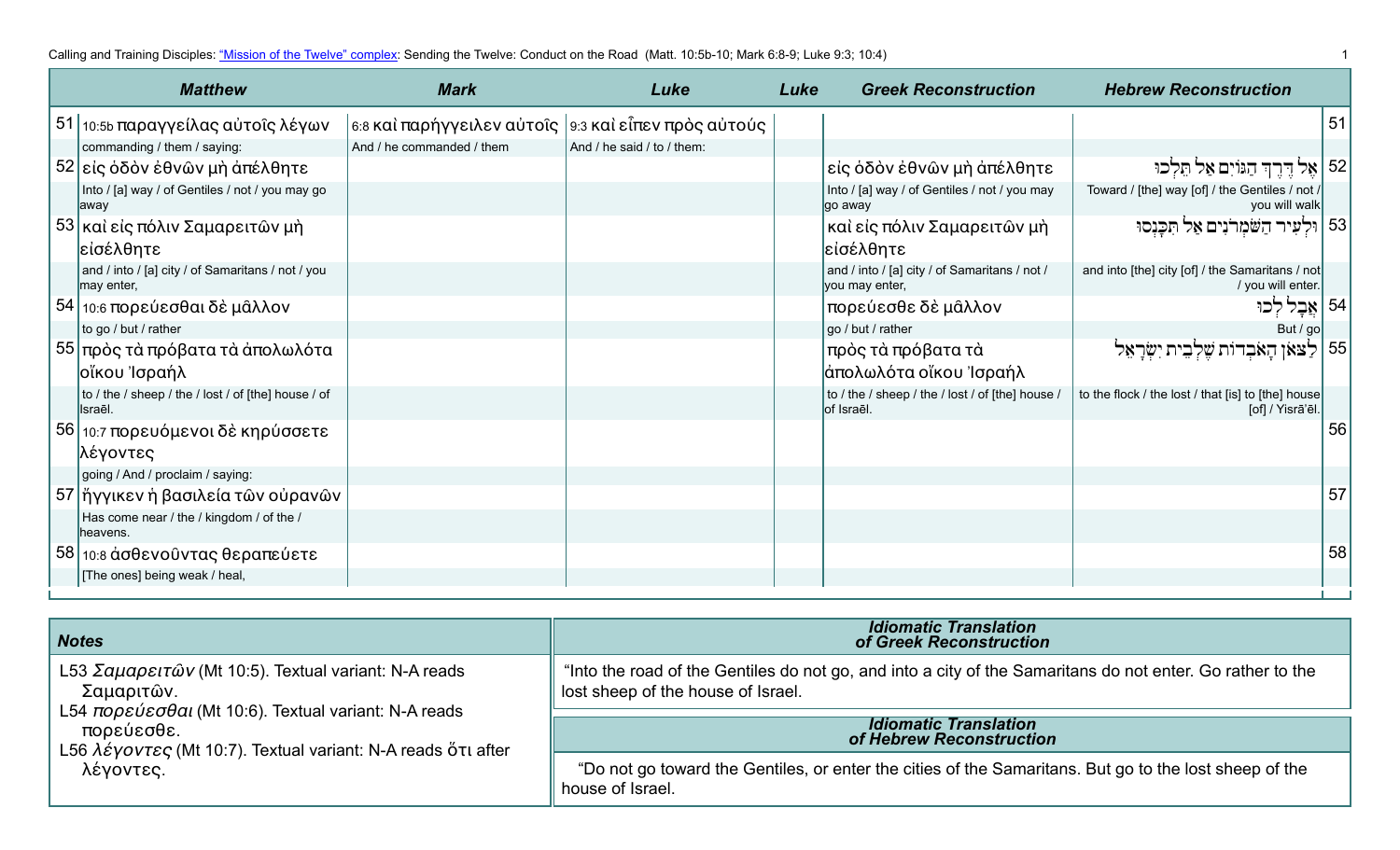Calling and Training Disciples: ["Mission of the Twelve" complex:](https://www.jerusalemperspective.com/14113/) Sending the Twelve: Conduct on the Road (Matt. 10:5b-10; Mark 6:8-9; Luke 9:3; 10:4) 2

|    | <b>Matthew</b>                          | <b>Mark</b>                       | Luke              | Luke              |                          | <b>Greek Reconstruction Hebrew Reconstruction</b> |    |
|----|-----------------------------------------|-----------------------------------|-------------------|-------------------|--------------------------|---------------------------------------------------|----|
|    | 59 νεκρούς έγείρετε                     |                                   |                   |                   |                          |                                                   | 59 |
|    | corpses / raise,                        |                                   |                   |                   |                          |                                                   |    |
|    | 60 λεπροὺς καθαρίζετε                   |                                   |                   |                   |                          |                                                   | 60 |
|    | scale-diseased [persons] / purify,      |                                   |                   |                   |                          |                                                   |    |
|    | 61   δαιμόνια ἐκβάλλετε                 |                                   |                   |                   |                          |                                                   | 61 |
|    | demons / put out.                       |                                   |                   |                   |                          |                                                   |    |
|    | 62 δωρεάν έλάβετε δωρεάν δότε           |                                   |                   |                   |                          |                                                   | 62 |
|    | Freely / you received, / freely / give. |                                   |                   |                   |                          |                                                   |    |
|    | 63   10:9 μὴ κτήσησθε                   | ίνα μηδὲν αἴρωσιν                 | μηδὲν αἴρετε      | 10:4 μη βαστάζετε | μή βαστάζετε μηδέν       | 63   אַל תְּשָׂאוּ כִּלוּם                        |    |
|    | Not / you may acquire                   | that / nothing / they may take up | Nothing / take up | Do not / carry    | Do not / carry / nothing | Not / you will carry / anything                   |    |
| 64 |                                         | είς όδὸν                          | είς τὴν ὁδόν      |                   | είς τὴν ὁδόν             | ا 64   ح آخان لند                                 |    |
|    |                                         | for / [the] road                  | for / the / road, |                   | for / the / road,        | for the road,                                     |    |
| 65 |                                         |                                   |                   | βαλλάντιον        |                          |                                                   | 65 |
|    |                                         |                                   |                   | [a] moneybag,     |                          |                                                   |    |
| 66 |                                         | εί μὴ ῥάβδον μόνον                | μήτε ράβδον       |                   | μήτε ράβδον              | 66   לֹא מַקֵּל                                   |    |
|    |                                         | except / [a] staff / only,        | neither / staff   |                   | neither / staff          | $not / [a]$ staff                                 |    |
| 67 |                                         |                                   | μήτε πήραν        | μὴ πήραν          | μήτε πήραν               | 67  וְלֹא תַּרְמִיל                               |    |
|    |                                         |                                   | nor / bag         | not / [a] bag,    | nor / bag                | and not / [a] bag                                 |    |
| 68 |                                         | μὴ ἄρτον                          | μήτε ἄρτον        |                   | μήτε ἄρτον               | 68   וְלֹא לֵחֶם                                  |    |
|    |                                         | not / bread,                      | nor / bread       |                   | nor / bread              | and not / bread                                   |    |
| 69 |                                         | μὴ πήραν                          |                   |                   |                          |                                                   | 69 |
|    |                                         | not / [a] bag,                    |                   |                   |                          |                                                   |    |
|    | 70 χρυσὸν μηδὲ ἄργυρον                  |                                   | μήτε ἀργύριον     |                   | μήτε άργύριον            | ּן 70  וָלֹא כֶּסֶך                               |    |
|    | gold / nor / silver                     |                                   | nor / silver      |                   | nor / silver             | and not / silver                                  |    |
|    | <b>Idiomatic Translation</b>            |                                   |                   |                   |                          |                                                   |    |

| <b>Notes</b> | <b>Idiomatic Translation</b><br>of Greek Reconstruction                                |
|--------------|----------------------------------------------------------------------------------------|
|              | Do not carry anything for the road, neither a staff, nor a bag, nor bread, nor silver, |
|              | <b>Idiomatic Translation</b><br>of Hebrew Reconstruction                               |
|              | "Do not take anything for the journey: neither staff, nor bag, nor bread, nor silver,  |